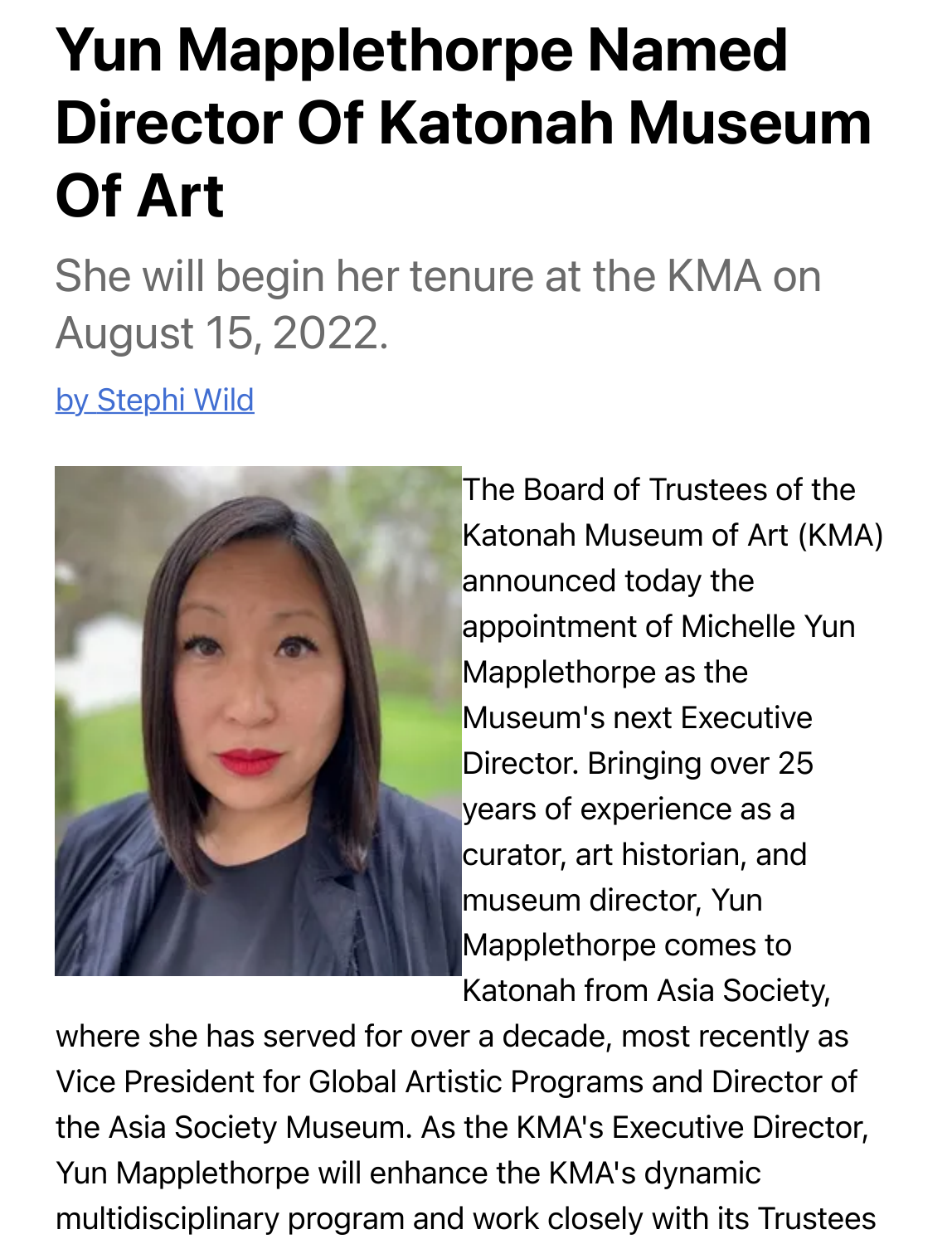and senior staff to strengthen the Museum's role as an inclusive platform for the exchange of art, culture, and ideas. She will begin her tenure at the KMA on August 15, 2022.

"Michelle is a seasoned museum executive and visionary curator, who recognizes the power of the arts and the role of museums to engender greater empathy, appreciation, and understanding among peoples-a key precept of the KMA's mission," stated Vida Foubister, the KMA's President of the Board of Trustees. "Her energy, collaborative spirit, and curatorial acumen will help forge a program of depth and quality that will deepen the KMA's ties within our community and throughout the broader arts landscape."

In her current role at Asia Society, Yun Mapplethorpe spearheads the organization's arts and cultural initiatives broadly across its 14 global centers and oversees the Asia Society Museum's collection, exhibitions, and interdisciplinary programs, as well as its financial, administrative, and operational functions. Yun Mapplethorpe served as Artistic Director for the Asia Society Triennial, which she co-founded in 2016, bringing together the work of more than 40 artists from Asia and the diaspora across venues throughout New York City in the first initiative of its kind in the U.S. She developed and led Asia Society's 2021 Arts & Museum Summit, a three-day global convening that explored the reimagination of museum narratives within the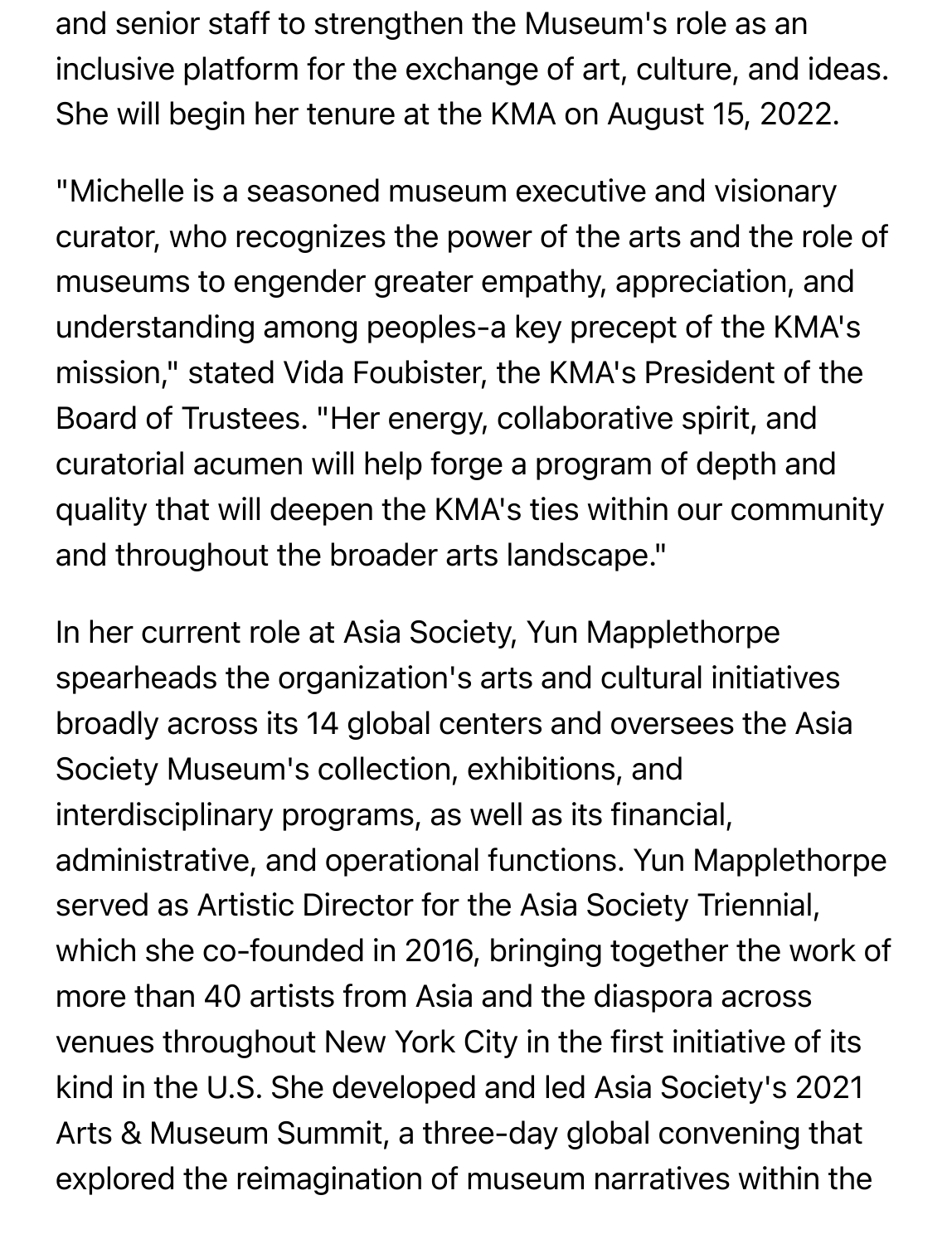21st century amidst shifting post-colonial landscapes. With a background in contemporary art on a global level, Yun Mapplethorpe first joined Asia Society in 2012 as Curator of Modern and Contemporary Art and has served as curator and co-curator of more than 25 exhibitions at the museum during her tenure.

"The Katonah Museum of Art is a museum of national standing and relevance, with a mission and program that is integral to the cultural ecology of New York and the greater Tri-State Region," said Yun Mapplethorpe. "The KMA is uniquely positioned to sustain increased engagement with the local community, while continuing to broaden its reach and program in support of education, exchange, and inclusivity. I am looking forward to working closely with the KMA's Board of Trustees and senior staff to build upon its legacy while guiding it into its next chapter."

A widely published author and frequent lecturer, Yun Mapplethorpe was Curator of the Hunter College Art Galleries before coming to Asia Society in 2012. She previously served as a Consulting Curator at the Museum of China Cultural Arts in Beijing; Project Director of Cai Guo-Qiang's studio; and as Curatorial Assistant in the Department of Painting and Sculpture at The Museum of Modern Art, New York; and has organized numerous independently curated exhibitions. A graduate of the Getty